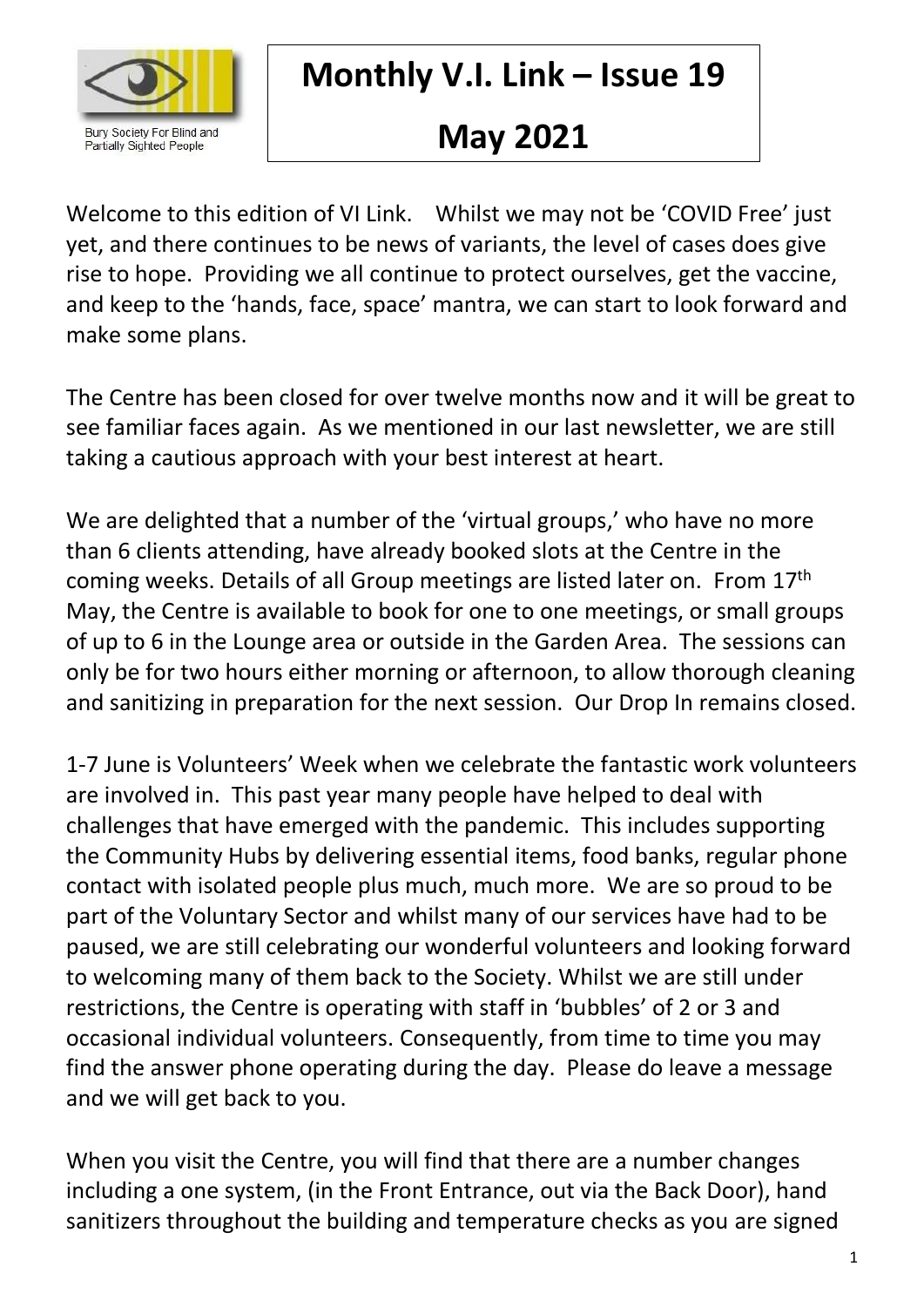in. Please do not hesitate to contact us for further information or if you would like someone to help you familiarize yourself with the new rules in shops, public transport, or simply coming to the Centre. We are here to help.

## **Coronavirus vaccination update.**

The latest publication, 2 May 2021 shows a total of 96,901 first doses and 53,960 second doses of the vaccine have been delivered from Bury's four community vaccination centres, hospital hubs and regional vaccination centres.

Vaccination is by invitation and you will be contacted when it's your turn. Second dose vaccinations are being given 11 weeks after the first dose, if you haven't been contacted by 10 weeks after your first dose, please contact your GP Practice. For more information: **[www.bury.gov.uk/coronavirus](http://www.bury.gov.uk/coronavirus-vaccine)[vaccine](http://www.bury.gov.uk/coronavirus-vaccine)**

#### **Getting tested**

We have obtained a quantity of the self-testing kits for staff to test themselves prior to home visits. We have used this as an opportunity to feedback to the relevant authorities on the accessibility of the kits for a visually impaired person. The findings were, the kits themselves are not easy to use for a person with sight loss. The instructions are in very small print, however, we believe a large print version could be produced. To conduct the test, if you have little sight, a family member or carer would need to assist. If this is not an option, we do have a number of kits in stock and a member of staff would be happy to assist if you wish to have a rapid test. Don't forget if you have any of the three most common symptoms of coronavirus - a high temperature, a new continuous cough, or a loss or change to your sense of smell or taste, please get tested as soon as you can. For the latest information about testing and availability: **[www.bury.gov.uk/coronavirus](http://www.bury.gov.uk/coronavirus-testing)[testing](http://www.bury.gov.uk/coronavirus-testing)** or call 0161 253 5515.

#### **Mental health support**

Just as we look after our physical health, we mustn't forget our mental health too. Bury's Getting Help Line is a confidential telephone service run by the voluntary sector for people of all ages who are experiencing difficulties with their mental wellbeing. Call 0161 464 3679. Find out about other mental wellbeing support at: **[www.bury.gov.uk/mentalwellbeing.](http://www.bury.gov.uk/mentalwellbeing)** In addition, registered charity Shout is providing a free 24/7 confidential text support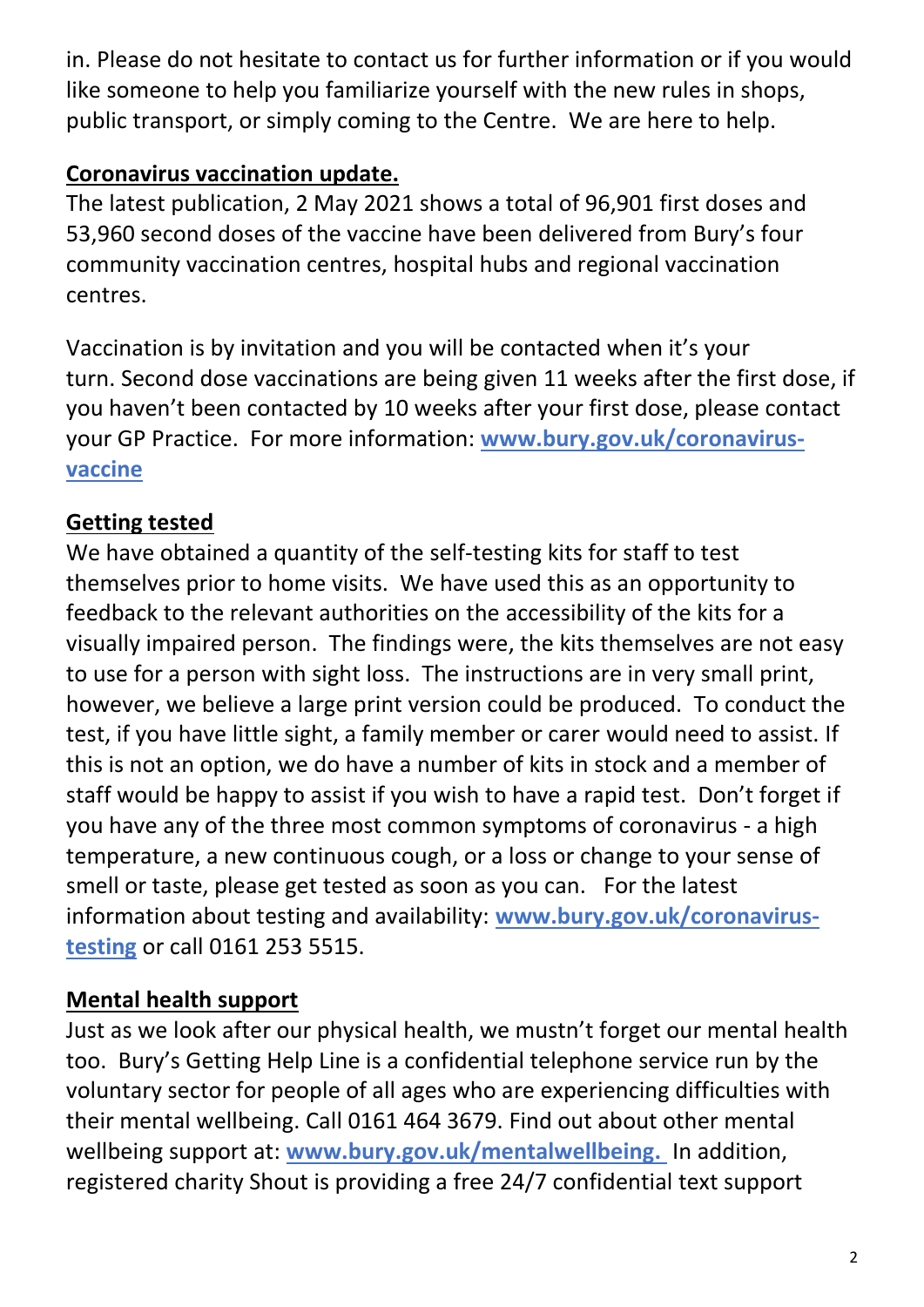service for anyone in the UK who is struggling to cope. Text 'SHOUT' to 85258 at any time of the day or night. You will be connected to a trained volunteer.

**Let's Get Physical!** This month we are featuring 'Get Out This May – the 2021 GM Walking Festival. The festival is using a range of activity ideas for the whole month of May to inspire, motivate and encourage as many people to get out and walk this month. For inspiration go to the following link. [https://gmwalking.co.uk/festival/.](https://gmwalking.co.uk/festival/) Or here's a couple of their ideas:

- Move for 5 minutes in a way that makes you feel warmer
- Take a stroll around the block
- Picnic in the park with family or friends
- Walk with a friend, neighbour or colleague. (or book one of our Confidence Buddies!)
- Why not play 'Nature Bingo' whilst walking? Make a list of things to spot during your walk eg. Something rough to the touch, the sound of a bird singing, something that makes a noise when you stand on it, a dog on a walk and then tick them off as you find them!

# **Scam Alert!**

Are you receiving random phone calls from Amazon, BT regarding your computer etc.? It's so difficult to assess whether these are scam calls or genuine at times. Barry Grigg, one of our Trustees, is the Network Manager, North West Region, for HSBC Bank and we have asked him to provide a regular article highlighting the latest scams. We are hoping, when the Centre re-opens, to invite HSBC to one of our Monthly Sessions to expand on areas of banking and scam concern for members.

The Latest 'popular' scam is receiving a text message from the Post Office stating underpaid postage on an item. In it they ask you to enter your payment details to release it. The fraudsters then use this information to make a purchase of low value. They then call saying they are from your Bank and do you recognise this payment. This will lead you to believe that they are genuine. They will attempt to get you to release your digital Banking information passwords, codes etc and take over your account, to enable them to move money out, take out loan in your name and send the money away. Remember NO Bank will ever ask you for your passwords or passcodes over the phone or email. When in doubt – ring your bank separately and check it out.

# **Barry Grigg – Trustee.**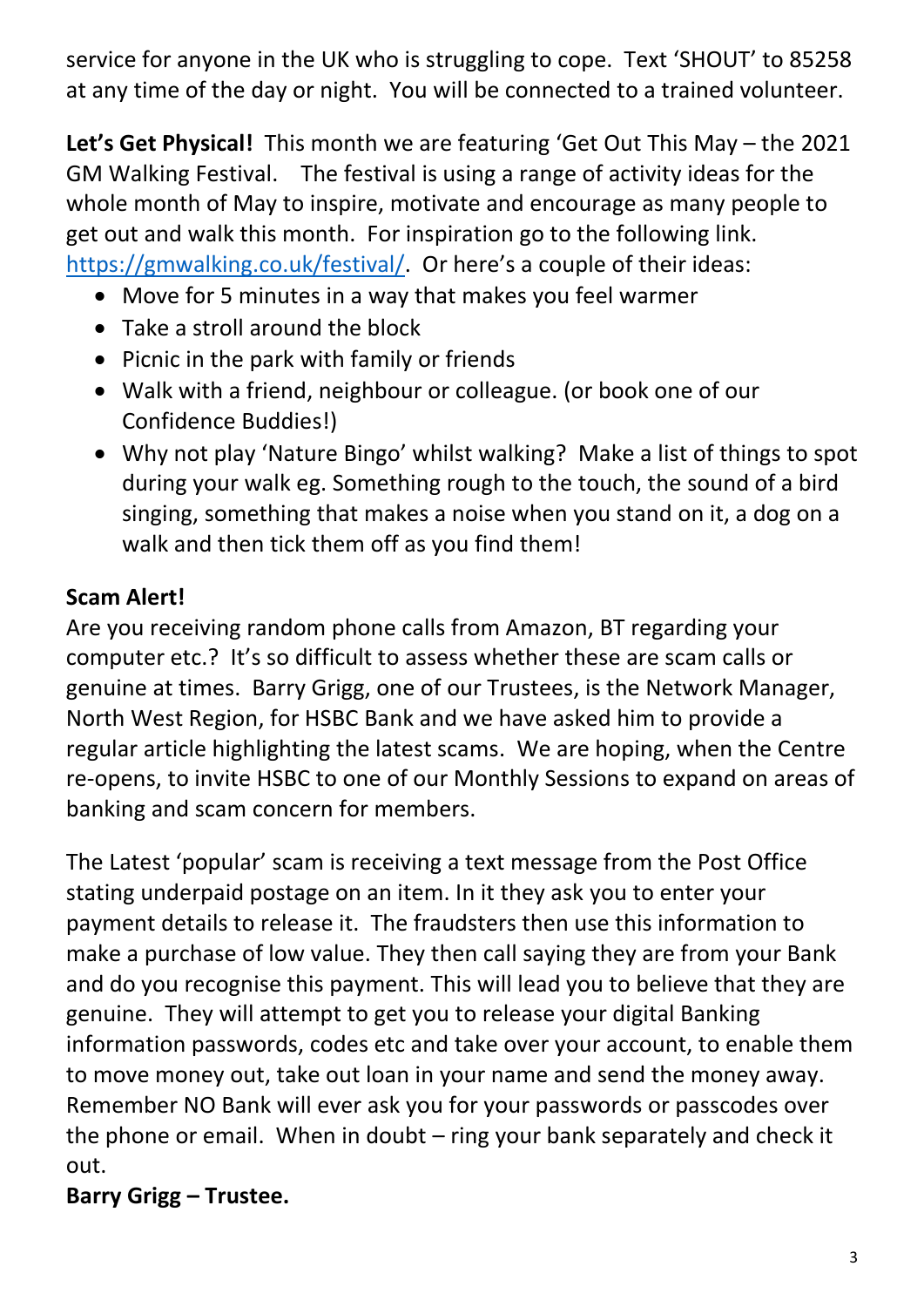#### **Society News:**

#### **Councillor Yvonne Wright.**

Yvonne has been on our Board as a Trustee for 21 years and during that time has played a major part in the development of the Society. Last month Yvonne decided it was time to step down from the Board to focus on other commitments.

On behalf of all at the Society, we would like to thank her so very much for all of her hard work, commitment and dedication. She has been instrumental in setting up and putting in place many of our now annual fund-raising events which still continue to raise much needed funds. Here are just a few - Christmas wrapping service, Christmas gift and craft fair, quiz night and the Summer shows.

Yvonne also was a huge part of the reorganisation of the Society, this included our purchase and move into Wolstenholme House. She was involved in the development of the befriending service, which many of our members have found to be invaluable; especially over this last year, when the phone befriending has been needed more than ever before. She has left an amazing legacy.

We would like to take this opportunity to pass on our grateful thanks to Yvonne, wish her luck in her future ventures, and look forward to seeing her, as promised, at future events.

#### **Tracey Marno, Chairman**.

#### **'Letters From Lockdown'**

Would you like to get involved in this fascinating project, which would make a nice change from normal 'Covid' routine! Engage 2 Stage, the Drama Group, are looking to recruit 50 members to take part in developing an audio documentary. As Elizabeth Wainwright from Engage 2 Stage explains: 'Each member will be invited to record a 'letter' on their doorstep (we'll explain how we do that safely if you'd like to be part of this group). Following on from this, when the weather gets warmer in the summer, an afternoon tea will be arranged providing an opportunity to share your letter with a couple of other members of the group. We are then going to capture your conversation and letters and create an audio documentary.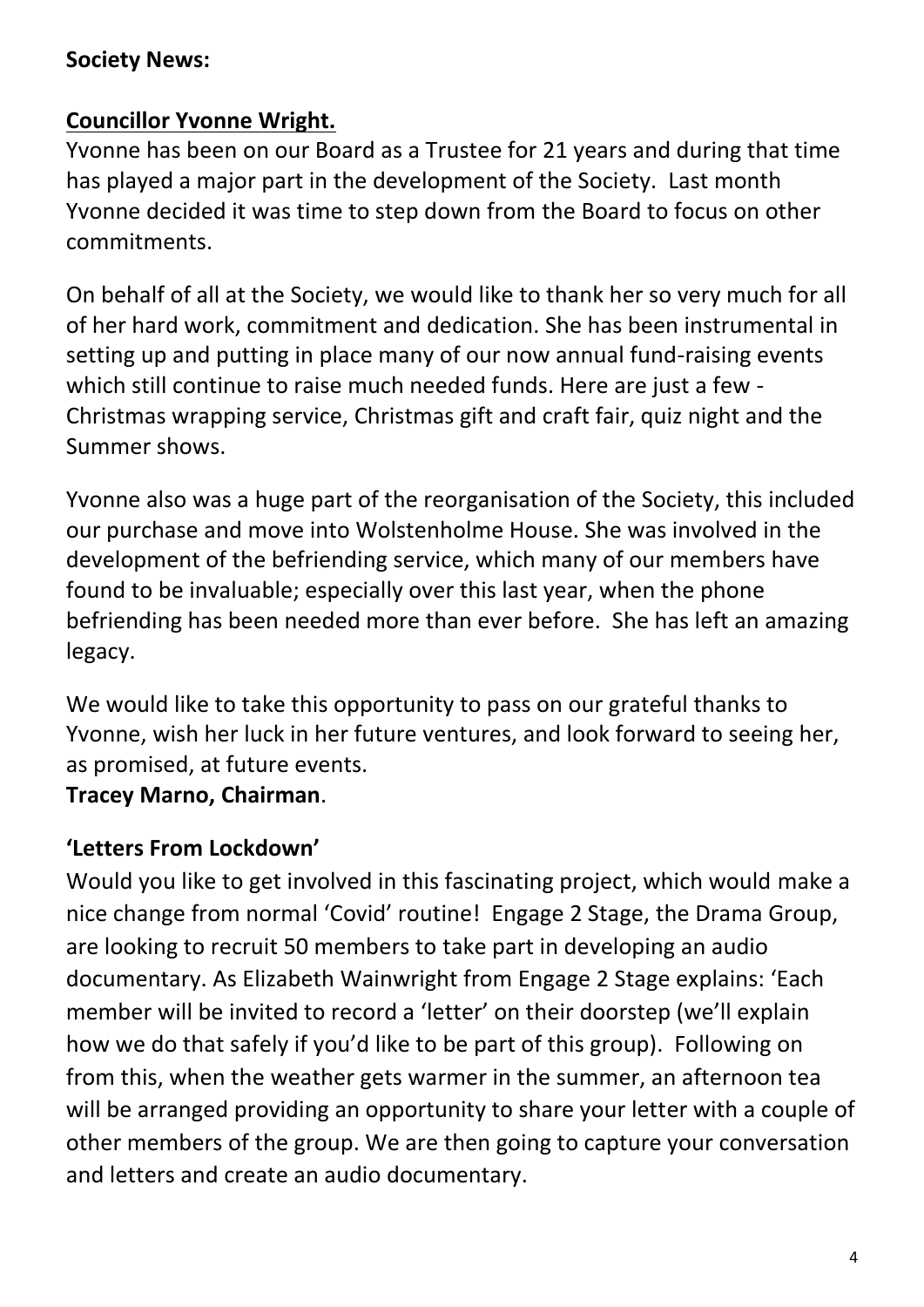There are only 50 places so if you'd like to join please let us know as soon as you can and if you're not sure and have some questions please get in touch. We are really keen to make an interesting, funny and sometimes moving documentary about all our experiences during and coming out of lockdown.' If you would like to be involved with this project, please contact the office on 0161 763 7014 initially.

#### **Eye Clinic Appointments –** Gill Currie, Early Intervention Team.

If you are expecting an appointment at Fairfield Hospital and you have not received any correspondence about your next visit, you can check with the Booking and Scheduling telephone line.

We have been informed that due to Covid obviously, there is a backlog of patients, but should you feel you have been forgotten, please contact the Booking and Scheduling telephone line on 0161 778 2233.

## **Members Contributions:**

## **It's Good to Share!**

Sometimes the smallest change can make a big difference and we thought we would share some of the hints and tips that we've picked up along the way, as well as some member suggestions. If you have an idea to share -why not pass it on? Give us a call and we'll include in next month's edition.

Rubber Bands – a life saver! Do you struggle to distinguish between shampoo and shower gel, or tins of beans or peaches? Simply put a rubber band round one and then you'll know which is which!

Struggling with screws? Change from slot screws to cross heads. You'll find it much easier to keep them place and work with using a cross head screwdriver.

Stay safe in the garden. Do you have support canes by your plants? Purchase the polystyrene balls (egg size) from any craft shop/B&M/The Works and fix on the top of the cane. Now when you bend down to inspect your plant there's no risk of getting a sharp cane in your face! An additional tip is to place the little garden name tags by your plants so you can distinguish between plants and weeds!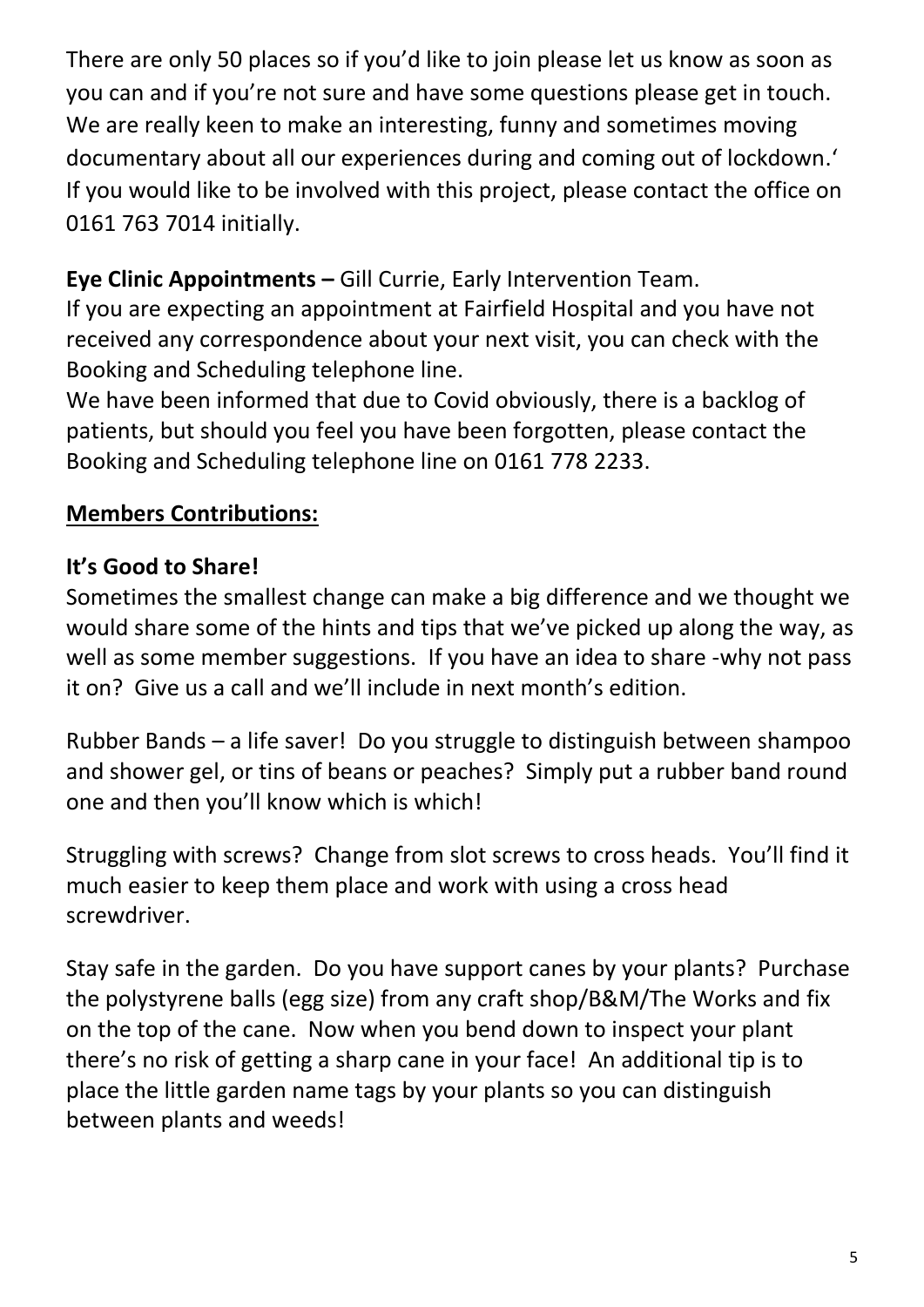Pitta Bread – rather than trying to split the bread lengthways, cut across and warm in the microwave for a minute. You should now be able to open the 'pitta pocket' easily with your fingers or the handle of a desert spoon.

Many thanks to Roy, Gill and Diane for their contributions.

#### **What's Your Preference?**

Recently, one of our members, Tarnia, was listening to the 'InTouch' Programme on Radio 4. There was a debate regarding the terminology used when being registered. What do you prefer? Let us know. Blind, Severely Sight Impaired, Sight Impaired, Partially Sighted, visually impaired or just have a sight loss.

#### **Group Activities:**

From 17 May some of our smaller Phone Friend Groups are meeting in the Centre. We have indicated how each group is currently meeting in the listing below:

**Retinitis Pigmentosa Support Group, Tuesday 18th May, 2-3.30pm:** A welcome return to our RP Group. Meeting at the Centre.

**Macular Support Group, Wednesday 19th May, 1.30pm:** Via phone line. This month will include updates from a member of our Early Intervention Team.

**Healthy Living, Thursday 20th May at 10.30am:** Access via Zoom or phone line. Reviewing favourite recipes and daily living skills – and doing a few exercises too!

**Knit 100: 24th May, 10.30-11.30am via Zoom phone facility.** An 'informal drop in' to have a catch up and share ideas whilst knitting your squares for our 100 blanket target.

**Music Group: Fortnightly, Monday 24th May, 1.30-2.30pm:** currently meeting via Zoom, Mags and Michael would love you to join in the fun, no experience necessary!

**Glaucoma Support Group: Wednesday 26th May at 2.00pm.** Via Zoom or phone line.

**Accessibility Review Forum: Friday 28th May at 1.00pm.** Access via Zoom or phone line. If you have any issues you wish the group to review e.g. Potholes, traffic lights, cyclists, then let Kelly know to include in the Agenda.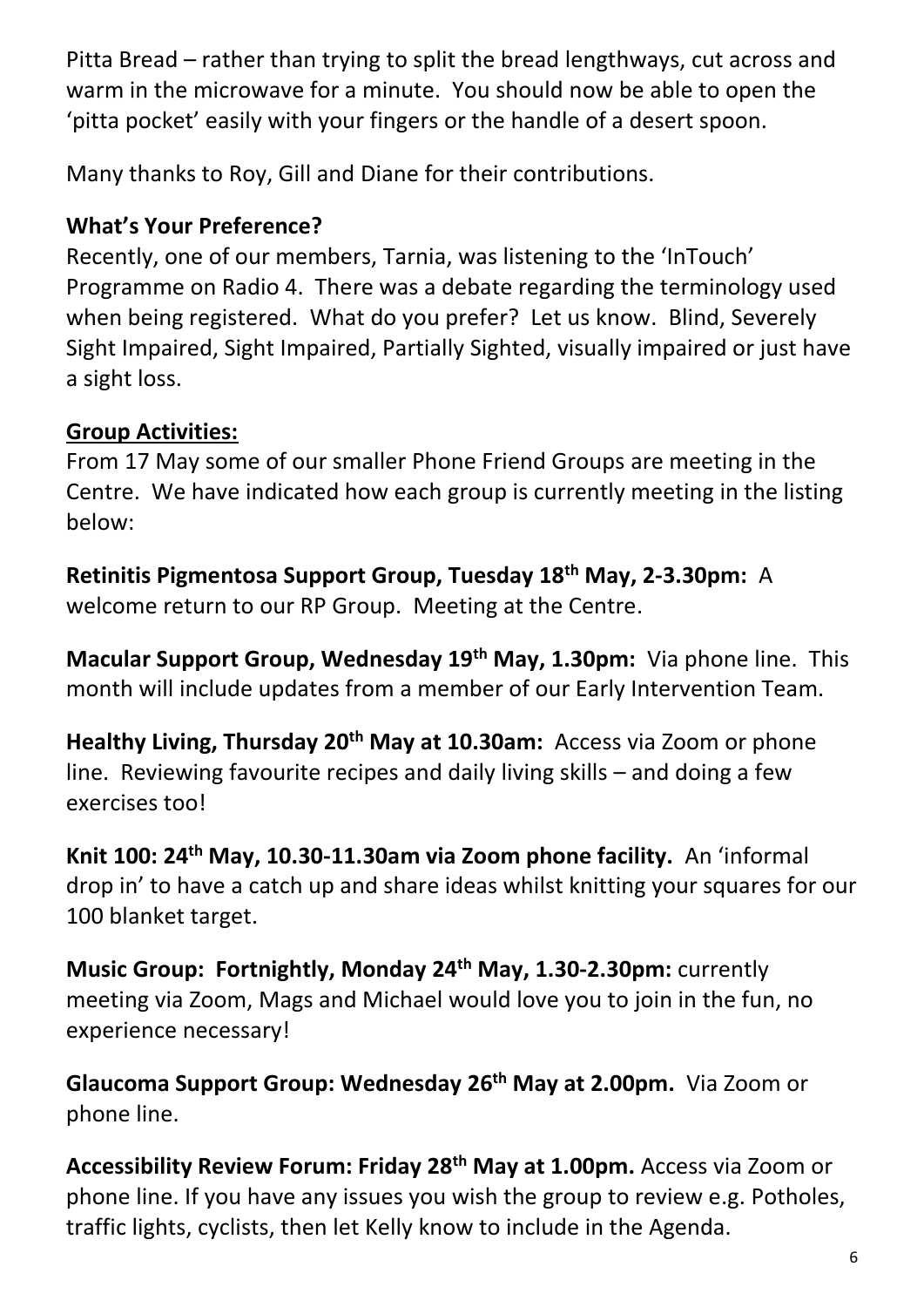**Volunteers' Forum Session: Friday 4th June at 10.30am:** Why not join us on Zoom for updates on the Centre re-opening and what opportunities are available as a result.

**'Monthly Makes': Wednesday 9 June at 2.00pm:** For the June meeting members are coming into the Centre and making Tissue Box covers. If you would like to join this group, please give us a call to book.

In line with COVID restrictions, places are restricted if held in the Centre. **For further details of how to book and join any of these sessions, just ring the centre and speak to a member of staff. 0161 763 7014.**

**Monthly Prize Draw –** '100 Club'. Our April winners were: No. 312, £110.70, No.18, £55.35 and No.207, £18.45. Thank you to all the people who have joined us recently. It's a great way to support the Society. 50% of the money raised is distributed in prizes and the other half contributes directly to provide services for local people living with sight loss. The draw takes place on the second Friday of every month, and to buy a number it costs just £1.00! Let us know if you would like an application pack.

#### **Hamper Auction:**

We have had a lovely food hamper donated by Jill Brady, Asda Community Champion open for auction bids over the next month. The hamper containing a selection of Asda's Extra Special Range products including savoury items, coffee, chocolates and biscuits has a guide price of £25.00. Simply ring in with your bid before 2pm on Friday 4 June. Winner will be informed by telephone and details given in next month's edition. Thank you to Asda and to you for your support.

**We're Back!** Come and check out our 'Pre-loved Items' and Craft Bags on Friday 25th June on Stall no. 27 located on Market Parade on the Open Market. Bargains to be had!

**Plant Sale:** More details in next month's edition of our planned 'Bring & Buy Plant Sale', so keep those cuttings safe!

## **Special Thoughts:**

Both Viv Makin and Elisabeth Beverley have had a spell in hospital. We wish them both a speedy recovery.